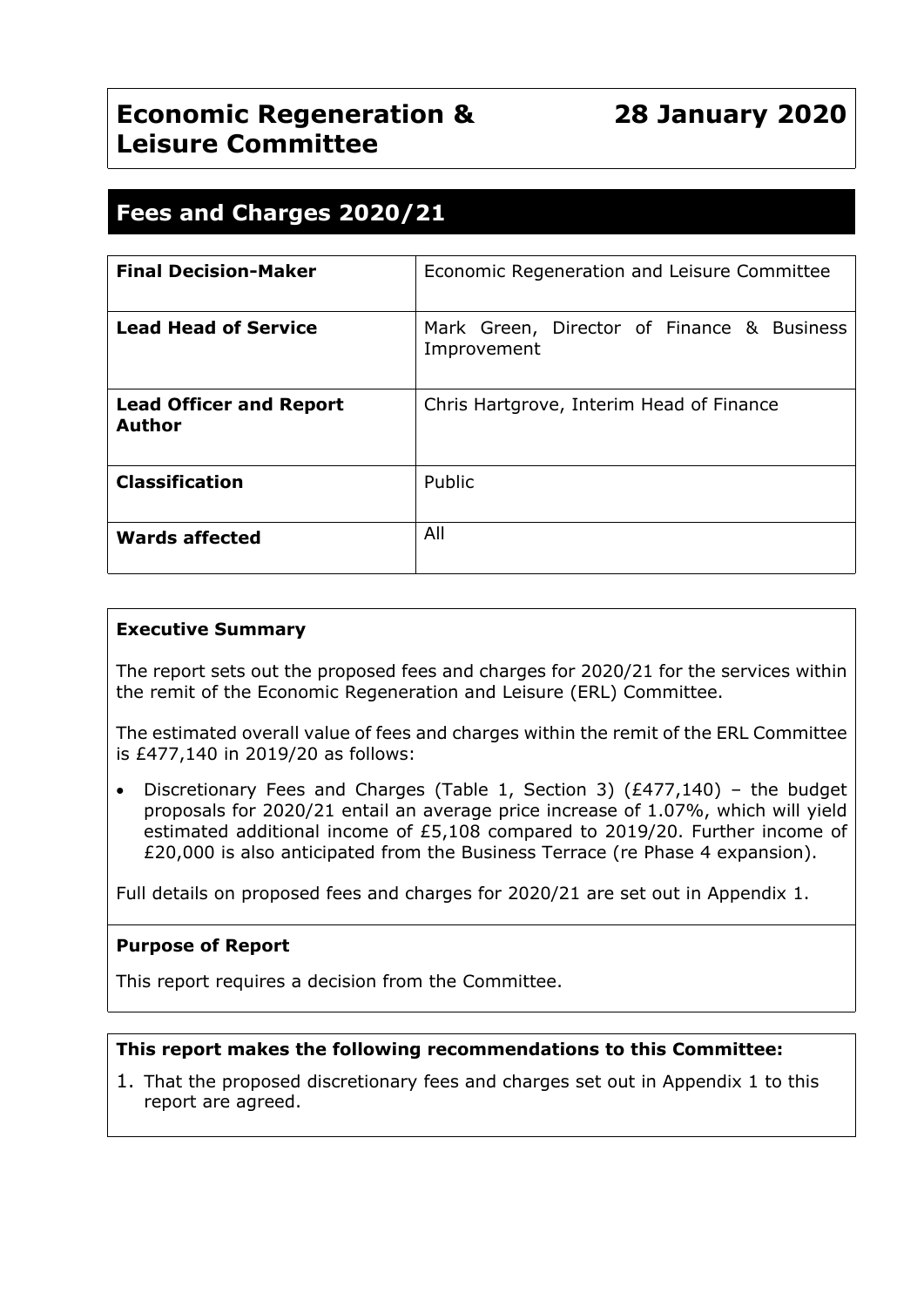| <b>Timetable</b>      |                                         |         |                 |
|-----------------------|-----------------------------------------|---------|-----------------|
| <b>Meeting</b>        |                                         |         | <b>Date</b>     |
| Economic<br>Committee | Regeneration and                        | Leisure | 28 January 2020 |
|                       | <b>Policy &amp; Resources Committee</b> |         | 22 January 2020 |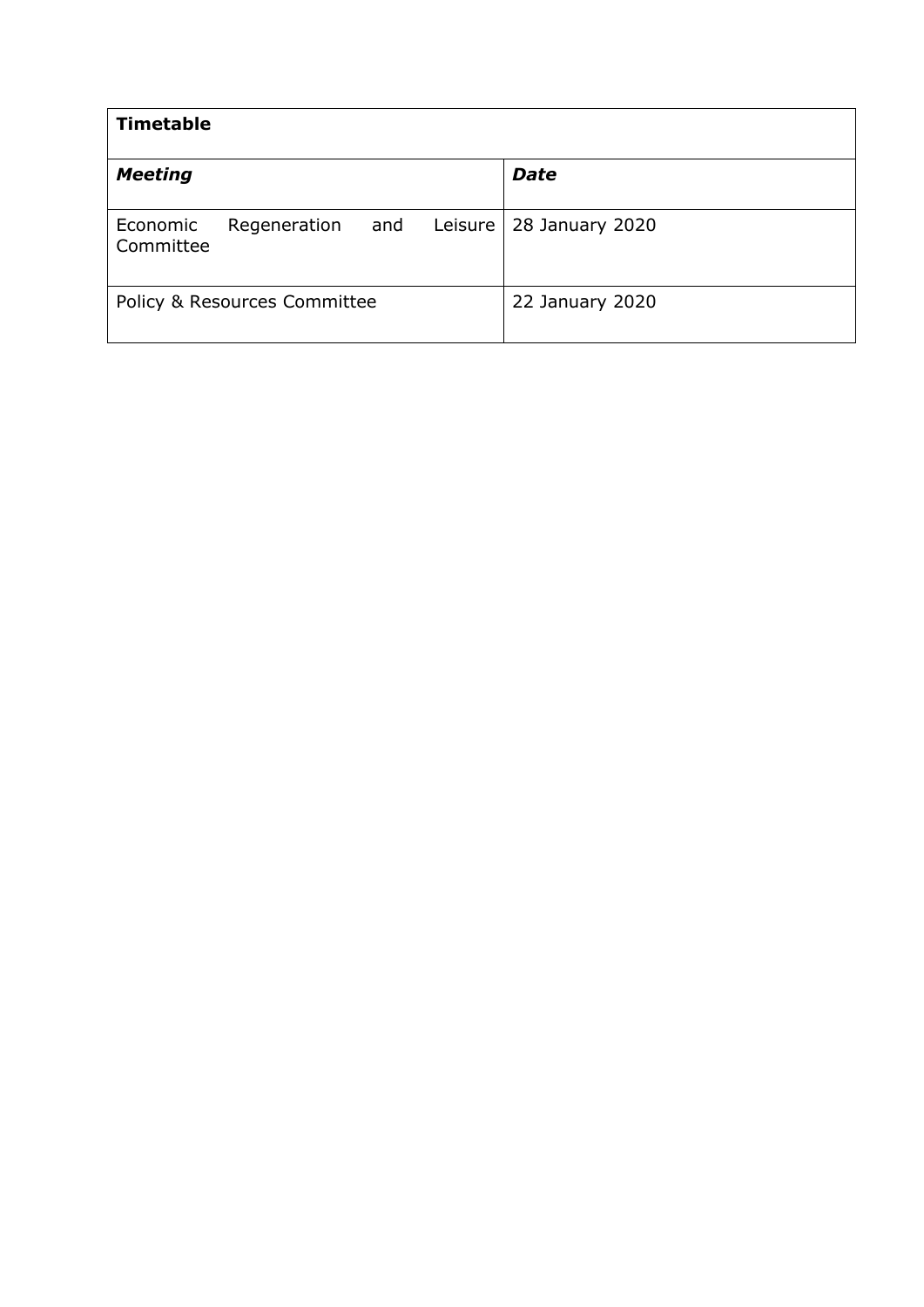# **Fees and Charges 2020/21**

#### **1. CROSS-CUTTING ISSUES AND IMPLICATIONS**

| <b>Issue</b>                                        | <b>Implications</b>                                                                                                                                                                                                                                                        | Sign-off                   |
|-----------------------------------------------------|----------------------------------------------------------------------------------------------------------------------------------------------------------------------------------------------------------------------------------------------------------------------------|----------------------------|
| Impact on<br><b>Corporate</b><br><b>Priorities</b>  | An updated Charging Policy was adopted in<br>November 2017. It is a key document that<br>underpins the Council's Strategic Plan 2019 -<br>2045, recognising that fees and charges are an<br>important source of income to support the<br>delivery of corporate priorities. | Interim Head<br>of Finance |
| <b>Cross</b><br><b>Cutting</b><br><b>Objectives</b> | As noted above, the recommendations will help<br>the achievement of<br>underpin<br>corporate<br>priorities; this includes the<br>cross-cutting<br>objectives contained therein.                                                                                            | Interim Head<br>of Finance |
| <b>Risk</b><br><b>Management</b>                    | Refer to Section 5 below.                                                                                                                                                                                                                                                  | Interim Head<br>of Finance |
| <b>Financial</b>                                    | The financial implications are set out in the<br>report at Section 3. If the fees and charges<br>proposals are agreed, the forecast income yield<br>will be incorporated into the budget for<br>2020/21 and beyond as part of the Medium-<br>Term Financial Strategy.      | Interim Head<br>of Finance |
| <b>Staffing</b>                                     | There are no staffing issues to note.                                                                                                                                                                                                                                      | Interim Head<br>of Finance |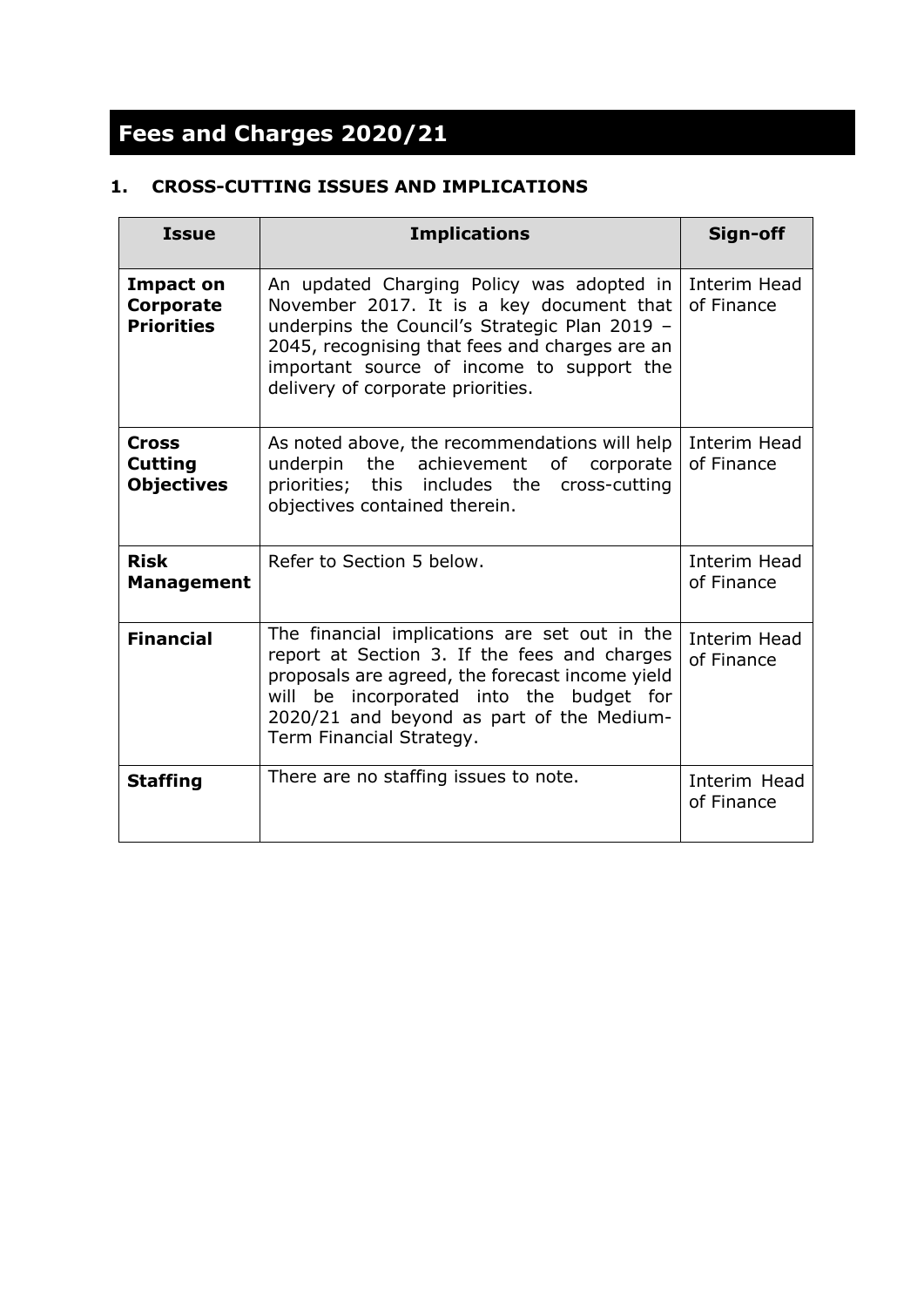| <b>Issue</b>                                    | <b>Implications</b>                                                                                                                                                                                                                                                                                                                                                                                                                                                                                                                                                                                                                                                                                                                                                                                                                                                                                                                                                                                                                                                                                | Sign-off                                                 |
|-------------------------------------------------|----------------------------------------------------------------------------------------------------------------------------------------------------------------------------------------------------------------------------------------------------------------------------------------------------------------------------------------------------------------------------------------------------------------------------------------------------------------------------------------------------------------------------------------------------------------------------------------------------------------------------------------------------------------------------------------------------------------------------------------------------------------------------------------------------------------------------------------------------------------------------------------------------------------------------------------------------------------------------------------------------------------------------------------------------------------------------------------------------|----------------------------------------------------------|
| Legal                                           | Section 93 of the Local Government Act 2003<br>permits best value authorities to charge for<br>discretionary services provided the authority<br>has the power to provide that service and the<br>recipient agrees to take it up on those terms.<br>The authority has a duty to ensure that taking<br>one financial year with another, income does<br>not exceed the costs of providing the service.<br>A number of fees and charges for Council<br>services are set on a cost recovery basis only,<br>with trading accounts used to ensure that the<br>cost of service is clearly related to the charge<br>made. In other cases, the fee is set by statute<br>and the Council must charge the statutory fee.<br>In both cases the proposals in this report meet<br>the Council's legal obligations.<br>Where a customer defaults on the fee or charge<br>for a service, the fee or charge must be<br>defendable, in order to recover it through legal<br>action. Adherence to the MBC Charging Policy<br>on setting fees and charges provides some<br>assurance that appropriate factors have been | Team Leader<br>(Corporate<br>Governance),<br><b>MKLS</b> |
| <b>Privacy and</b><br>Data<br><b>Protection</b> | considered in setting such fees and charges.<br>There are no Privacy and Data Protection<br>issues to note.                                                                                                                                                                                                                                                                                                                                                                                                                                                                                                                                                                                                                                                                                                                                                                                                                                                                                                                                                                                        | Equalities &<br>Corporate<br>Policy Officer              |
| <b>Equalities</b>                               | The fees and charges proposals in the report do<br>change<br>represent<br>in<br>service.<br>not<br>a<br>Equalities<br>Consequently<br>Impact<br>and<br>Assessment (EIA) is not required.                                                                                                                                                                                                                                                                                                                                                                                                                                                                                                                                                                                                                                                                                                                                                                                                                                                                                                           | Interim Head<br>of Finance                               |
| <b>Public</b><br><b>Health</b>                  | There are no Public Health issues to note.                                                                                                                                                                                                                                                                                                                                                                                                                                                                                                                                                                                                                                                                                                                                                                                                                                                                                                                                                                                                                                                         | <b>Interim Head</b><br>of Finance                        |
| <b>Crime and</b><br><b>Disorder</b>             | There are no Crime and Disorder issues to<br>note.                                                                                                                                                                                                                                                                                                                                                                                                                                                                                                                                                                                                                                                                                                                                                                                                                                                                                                                                                                                                                                                 | Interim Head<br>of Finance                               |
| <b>Procurement</b>                              | There are no Procurement issues to note.                                                                                                                                                                                                                                                                                                                                                                                                                                                                                                                                                                                                                                                                                                                                                                                                                                                                                                                                                                                                                                                           | Interim Head<br>of Finance                               |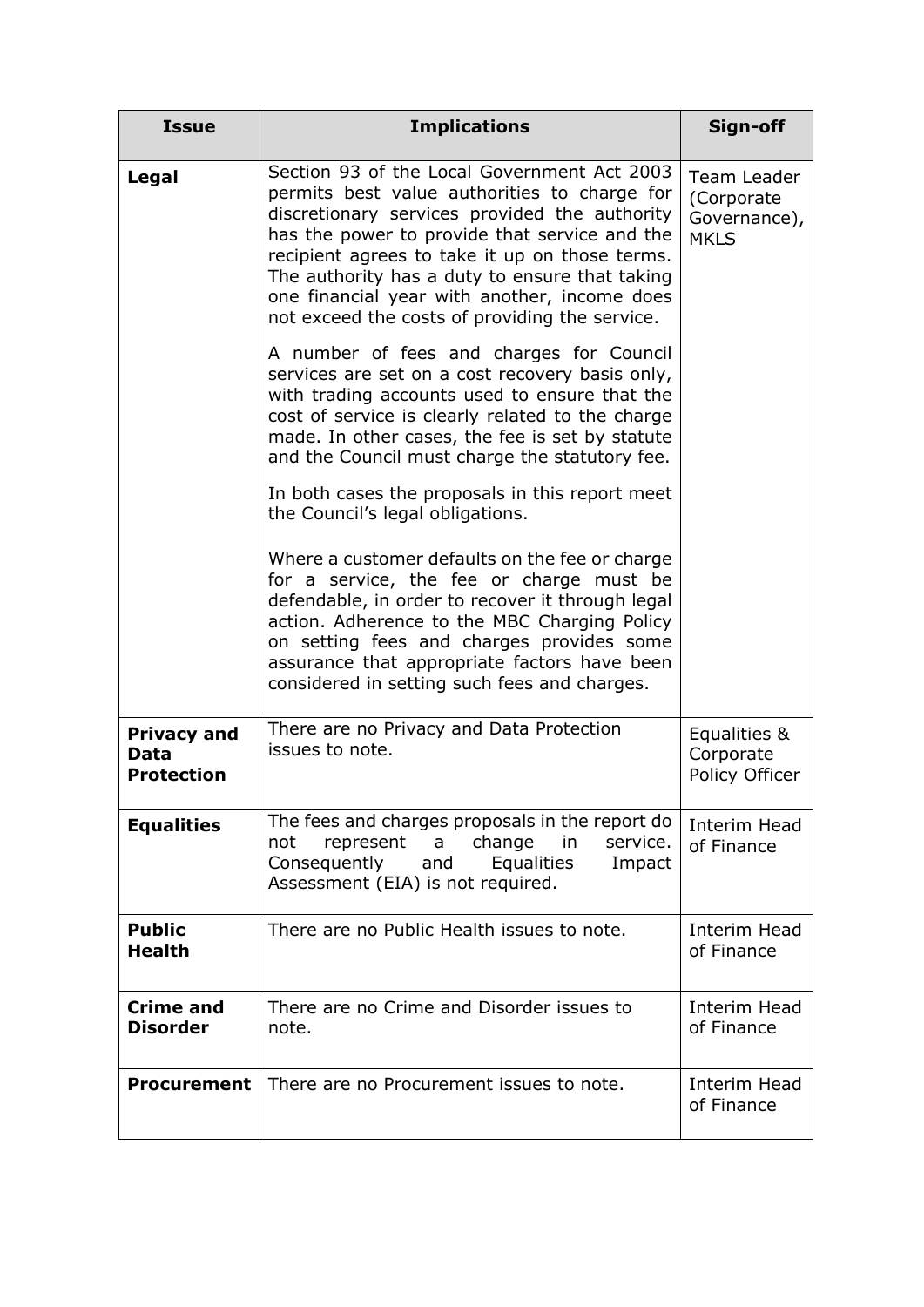#### **2. INTRODUCTION AND BACKGROUND**

- 2.1 The purpose of the MBC Charging Policy is to establish a framework within which fees and charges levied by the Council are agreed and reviewed and unless there is a conflict with strategic priorities, other policies, contracts or the law then the Council should aim to maximise net income from fees and charges.
- 2.2 The Policy aims to ensure that:
	- Fees and charges are reviewed regularly, and reviews cover both existing charges and services for which there is potential to charge in future
	- Budget managers are equipped with guidance on the factors which should be considered when reviewing charges
	- Charges are fair, transparent and understandable, and a consistent and sensible approach is taken to setting the criteria for applying concessions or discounted charges; and
	- Decisions regarding fees and charges are based on relevant and accurate information regarding the service, and the impact of any proposed changes to the charge is fully understood.
- 2.3 The Charging Policy covers fees and charges set at the discretion of the Council and does not apply to services where charging is prohibited (e.g. household waste collection). Charges set by Government (e.g. planning application fees) are also excluded.
- 2.4 Managers are asked to consider a range of factors when reviewing fees and charges, including:
	- a) The Council's strategic plan and values, and how charge supports these
	- b) The use of subsidies and concessions targeted at certain user groups or to facilitate access to a service
	- c) The actual or potential impact of competition in terms of price or quality
	- d) Trends in user demand, including an estimate of the effect of price changes on customers
	- e) Customer survey results
	- f) Impact on users, both directly and on delivering Council objectives
	- g) Financial constraints, including inflationary pressure and service budgets
	- h) The implications of developments such as service investment
	- i) The corporate impact on other service areas of Council-wide pressure to increase fees and charges
	- j) Alternative charging structures that could be more effective; and
	- k) Proposals for targeting promotions during the year, and the evaluation of any that took place in previous periods.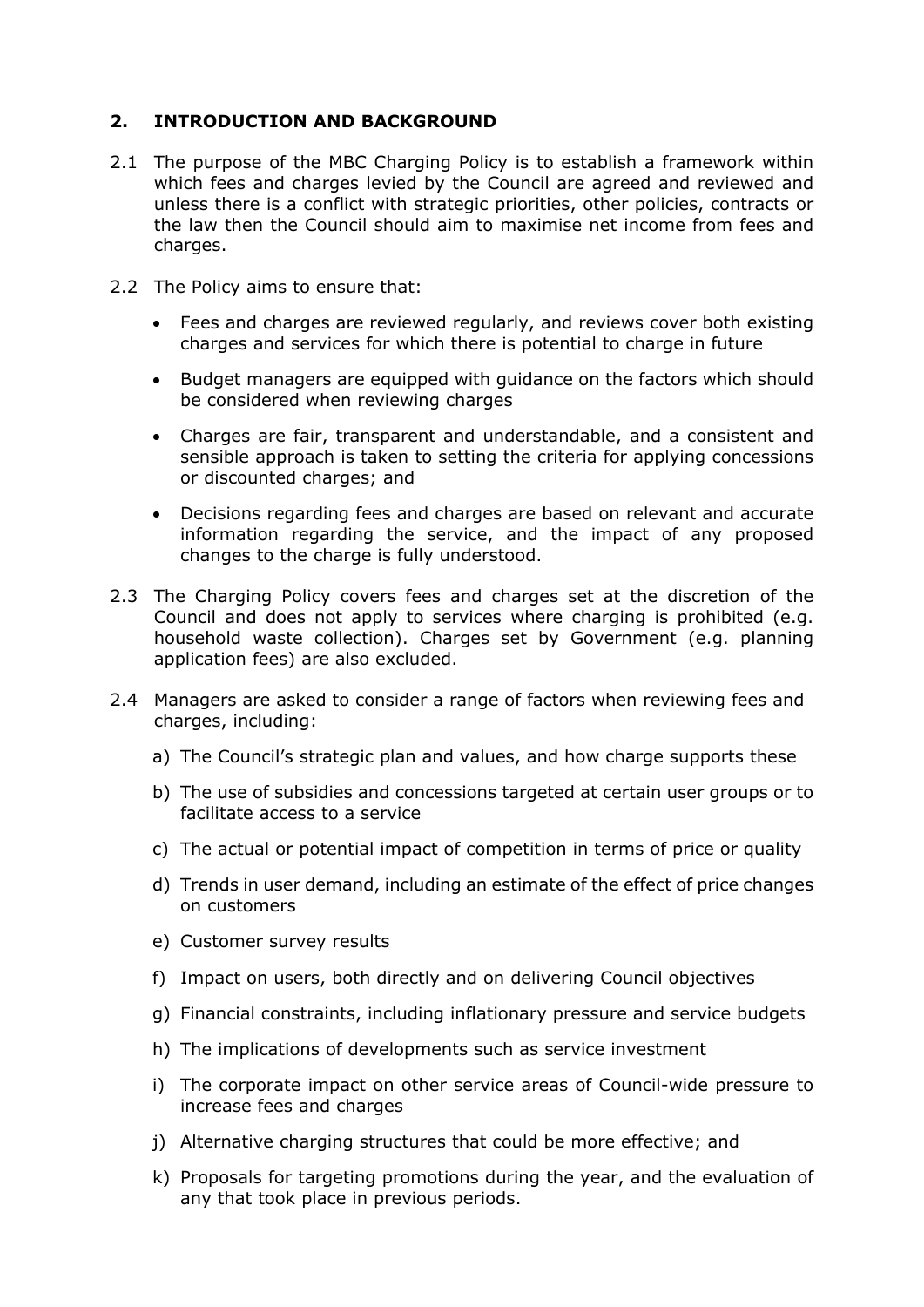#### **3. DISCRETIONARY FEES AND CHARGES 2020/21**

- 3.1 Discretionary fees and charges falling within the remit of the Economic Regeneration and Leisure (ERL) Committee have been reviewed by budget managers in line with the Charging Policy, as part of the developing the 2020/21 Budget and MTFS (2020/21 to 2024/25). The results of the review are presented in Appendix 1 and Committee approval is sought for the proposed 2020/21 fees and charges contained therein.
- 3.2 The table below summarises the 2018/19 outturn and 2019/20 estimate for income from the discretionary fees and charges which fall within the remit of the ERL Committee.

| <b>Discretionary Fees and Charges (ERL Committee)</b> |                           |                            |                                                   |                            |  |  |  |
|-------------------------------------------------------|---------------------------|----------------------------|---------------------------------------------------|----------------------------|--|--|--|
| <b>Service Area</b>                                   | 2018-19<br><b>Outturn</b> | 2019-20<br><b>Estimate</b> | <b>Proposed</b><br><b>Income</b><br><b>Change</b> | 2020-21<br><b>Estimate</b> |  |  |  |
|                                                       | E's                       | E's                        | E's                                               | E's                        |  |  |  |
| <b>Business Terrace</b>                               | 68,013                    | 84,980                     | 0                                                 | 84,980                     |  |  |  |
| <b>Business Terrace</b><br>(Expansion)                | 109,811                   | 184,220                    | 21,108*                                           | 205,328                    |  |  |  |
| Economic Development<br>(Jubilee Square)              | 4,340                     | 3,500                      | 0                                                 | 3,500                      |  |  |  |
| Market                                                | 135,671                   | 139,840                    | 4,000                                             | 143,840                    |  |  |  |
| Museum                                                | 62,795                    | 64,600                     | 0                                                 | 64,600                     |  |  |  |
| <b>Total Discretionary Fees</b><br>and Charges        | 380,630                   | 477,140                    | 25,108                                            | 502,248                    |  |  |  |

*\*Note – £20,000 of additional yield will meet savings target in MTFS adopted in February 2019*

- 3.3 The overall increase in income from discretionary fees and charges for 2020/21 compared to 2019/20 – if the proposals are adopted – is expected to be £25,108 (5.26%). This includes £5,108 (1.07%) attributable to price increases
- 3.4 The detailed fees and charges position for each the service area is presented in Appendix 1. In summary:
	- Business Terrace a 20% rent increase was introduced in 2016. No increases are therefore proposed for 2020/21 to support local start-ups and reflect the local market. However, where businesses wish to stay beyond the two-year "incubation" period, increases would be applied
	- Business Terrace (Expansion) inflationary increases have been applied to offices in accordance with rent review arrangements. Additional income of £20,000 is also assumed following the completion of the Phase 4 expansion (an adopted savings target within the MTFS)
	- Economic Development (Jubilee Square) based on an updated market assessment, there are no proposals to increase event hire fees for 2020/21
	- Market an increase in Boot Fair charges is proposed and, if accepted, is expected to yield additional income of £4,000; and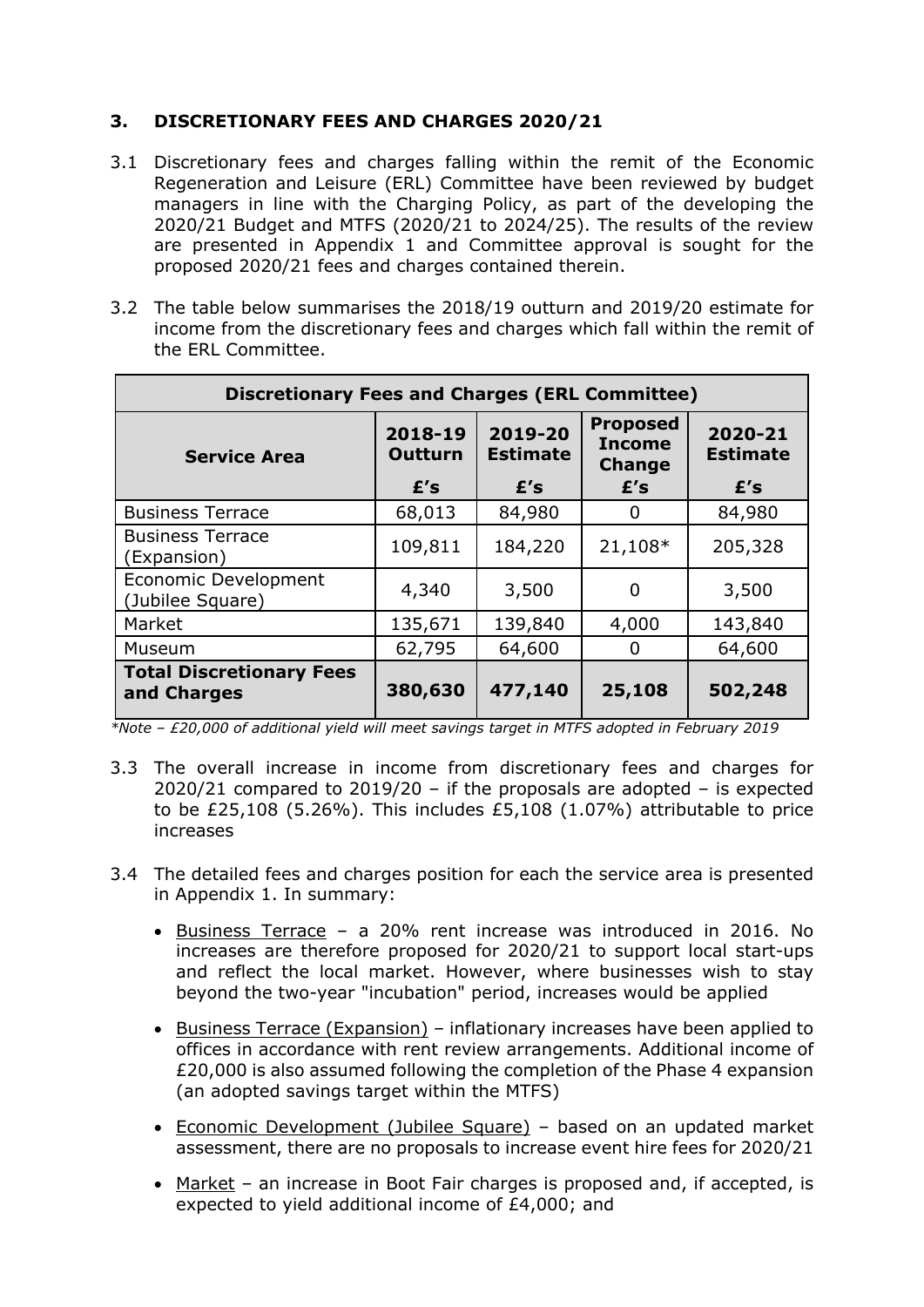Museum – there are no proposals to amend Museum-related fees and charges based on an assessment of price sensitivity and wider market factors.

#### **4. AVAILABLE OPTIONS**

- 4.1 Option 1 (recommended) the Committee could choose to approve the report recommendation, thus adopting the fees and charges presented in Appendix 1. The proposals have been developed in line with the Council's adopted Charging Policy and are balanced in terms of maximising revenue and their impact on service delivery.
- 4.2 Option 2 (not recommended) the Committee could choose to increase the fees and charges presented in Appendix 1. However, there is a risk that such an approach could contravene the Charging Policy. Additional increases would also place an additional burden on service users and could fail to deliver the income levels assumed within the 2020/21 balanced budget proposals through creating a negative impact on service demand.
- 4.3 Option 3 (not recommended) the Committee could choose to decrease the fees and charges presented in Appendix 1. However, this would fail to deliver the income levels assumed within the 2020/21 balanced budget proposals and could have a negative impact on the Council's ability to achieve its corporate priorities.

#### **4. PREFERRED OPTION AND REASONS FOR RECOMMENDATIONS**

- 4.1 The preferred option is Option 1. The proposed fees and charges:
	- Are consistent with the Council's Charging Policy
	- Can be managed at a service level
	- Maximise revenue and are therefore expected to deliver the income levels assumed within the 2020/21 balanced budget proposals; and in so doing
	- Maximise the Council's ability to deliver its corporate priorities.

#### **5. RISK**

5.1 A range of risks have been considered by service managers in developing the fees and charges proposals in this report including the impacts on service users and delivery and, importantly, the potential risk of increased fees and charges having a detrimental impact on demand (e.g. leading to a net reduction in income).